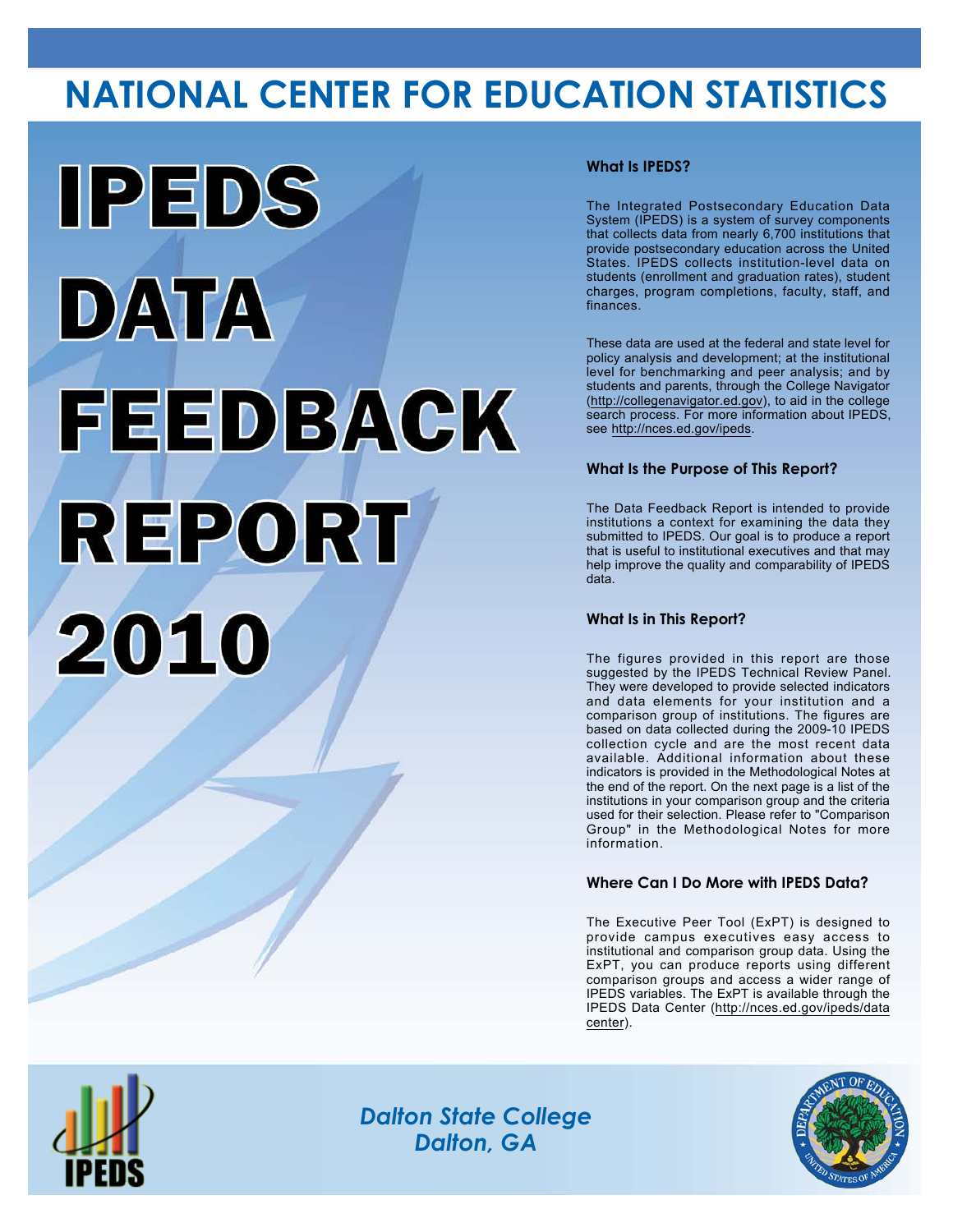# **COMPARISON GROUP**

Comparison group data are included to provide a context for interpreting your institution's statistics. If your institution did not define a Custom Comparison Group for this report by July 14, NCES selected a comparison group for you based on the institutional characteristics detailed immediately above the listing of the comparison group institutions. (If the Carnegie Classification of Institutions of Higher Education was used as an institutional characteristic in the definition of a comparison group, the 2005 Basic version was used.) The comparison group used in this report may not reflect your institution's peer group, or you may wish to compare your institution to other groups. The Executive Peer Tool (ExPT) [\(http://nces.ed.gov/ipeds/datacenter/\)](http://nces.ed.gov/ipeds/datacenter/) can be used to reproduce the figures in this report using different peer groups.

The custom comparison group chosen by Dalton State College includes the following 10 institutions:

- Coastal Carolina University (Conway, SC)
- CUNY Medgar Evers College (Brooklyn, NY)
- Dixie State College of Utah (Saint George, UT)
- Farmingdale State College (Farmingdale, NY)
- Indiana University-Kokomo (Kokomo, IN)
- Mesa State College (Grand Junction, CO)
- Missouri Southern State University (Joplin, MO)
- Pennsylvania State University-Penn State Altoona (Altoona, PA)
- University of Arkansas-Fort Smith (Fort Smith, AR)
- West Virginia University at Parkersburg (Parkersburg, WV)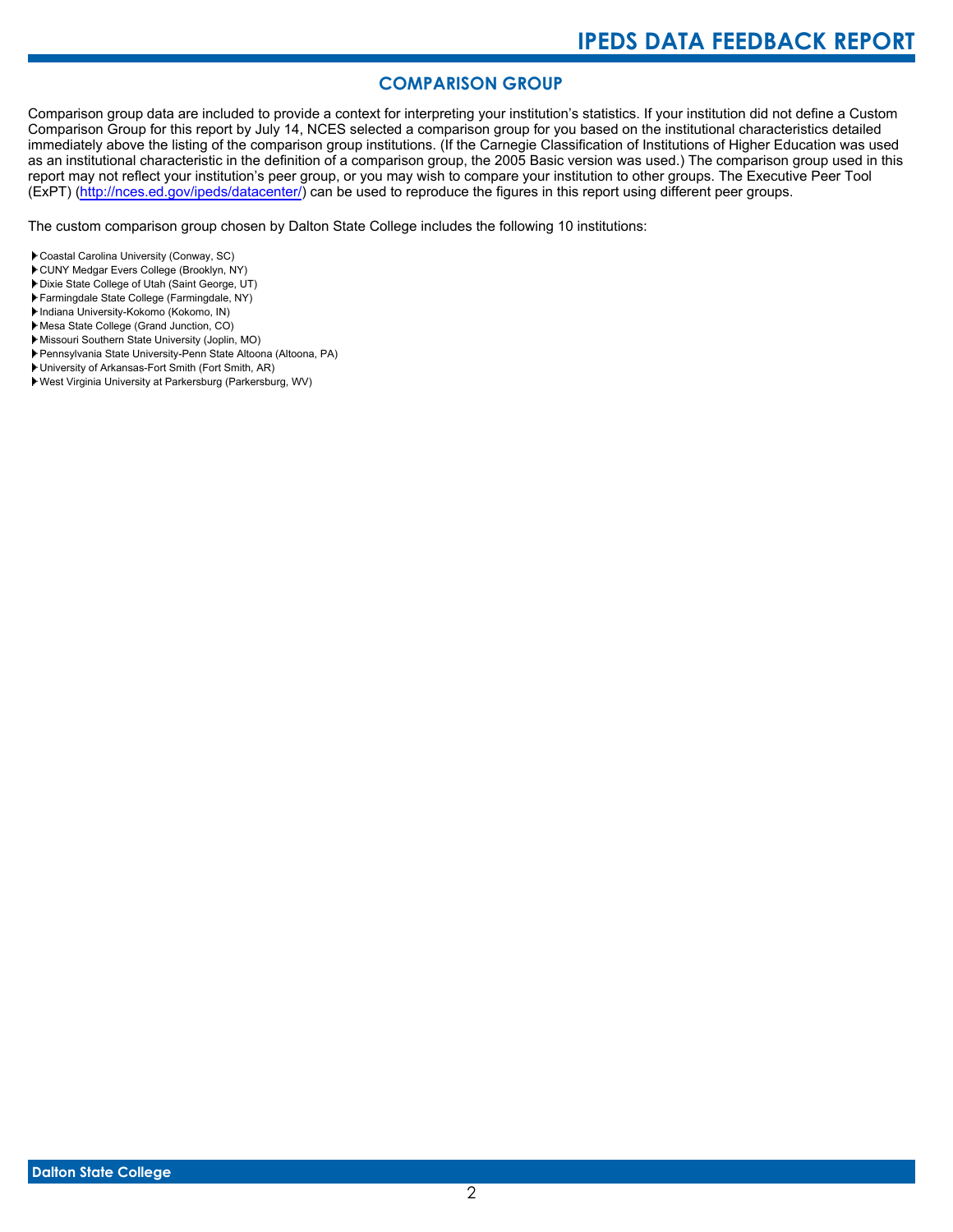#### **Figure 1. Percent of all students enrolled, by race/ethnicity and percent of students who are women: Fall 2009**



**The Comparison Group Median (N=10)** Comparison Group Median (N=10)

NOTE: For this survey year, institutions could report race and ethnicity using both 1977 (old) and 1997 (new) Office of Management and Budget categories. Categories shown in<br>this figure are derived by adding comparable cat **information about disaggregation of data by race and ethnicity, please see the Methodological Notes at the end of this report. Median values for the comparison group will not add to 100 percent. See "Use of Median Values for Comparison Group" in the Methodological Notes at the end of this report for how median values are determined. N is the number of institutions in the comparison group.**

**SOURCE: U.S. Department of Education, National Center for Education Statistics, Integrated Postsecondary Education Data System (IPEDS): Spring 2010, Fall Enrollment component.**

#### **Figure 2. Unduplicated 12-month headcount of all students and of undergraduate students (2008-09), total FTE enrollment (2008-09), and full- and part-time fall enrollment (Fall 2009)**



**The Comparison Group Median (N=10)** Comparison Group Median (N=10)

**NOTE: For details on calculating full-time equivalent (FTE) enrollment, see Calculating FTE in the Methodological Notes at the end of this report. Total headcount, FTE, and full- and part-time fall enrollment include both undergraduate and postbaccalaureate students, when applicable. N is the number of institutions in the comparison group.**

**SOURCE: U.S. Department of Education, National Center for Education Statistics, Integrated Postsecondary Education Data System (IPEDS): Fall 2009, 12-month Enrollment component and Spring 2010, Fall Enrollment component.**

#### **Figure 3. Number of degrees awarded, by level: 2008-09**



**The Comparison Group Median (N=10)** Comparison Group Median (N=10) **NOTE: For additional information about postbaccalaureate degree levels, see the Methodology Notes. N is the number of institutions in the comparison group. SOURCE: U.S. Department of Education, National Center for Education Statistics, Integrated Postsecondary Education Data System (IPEDS): Fall 2009, Completions component.**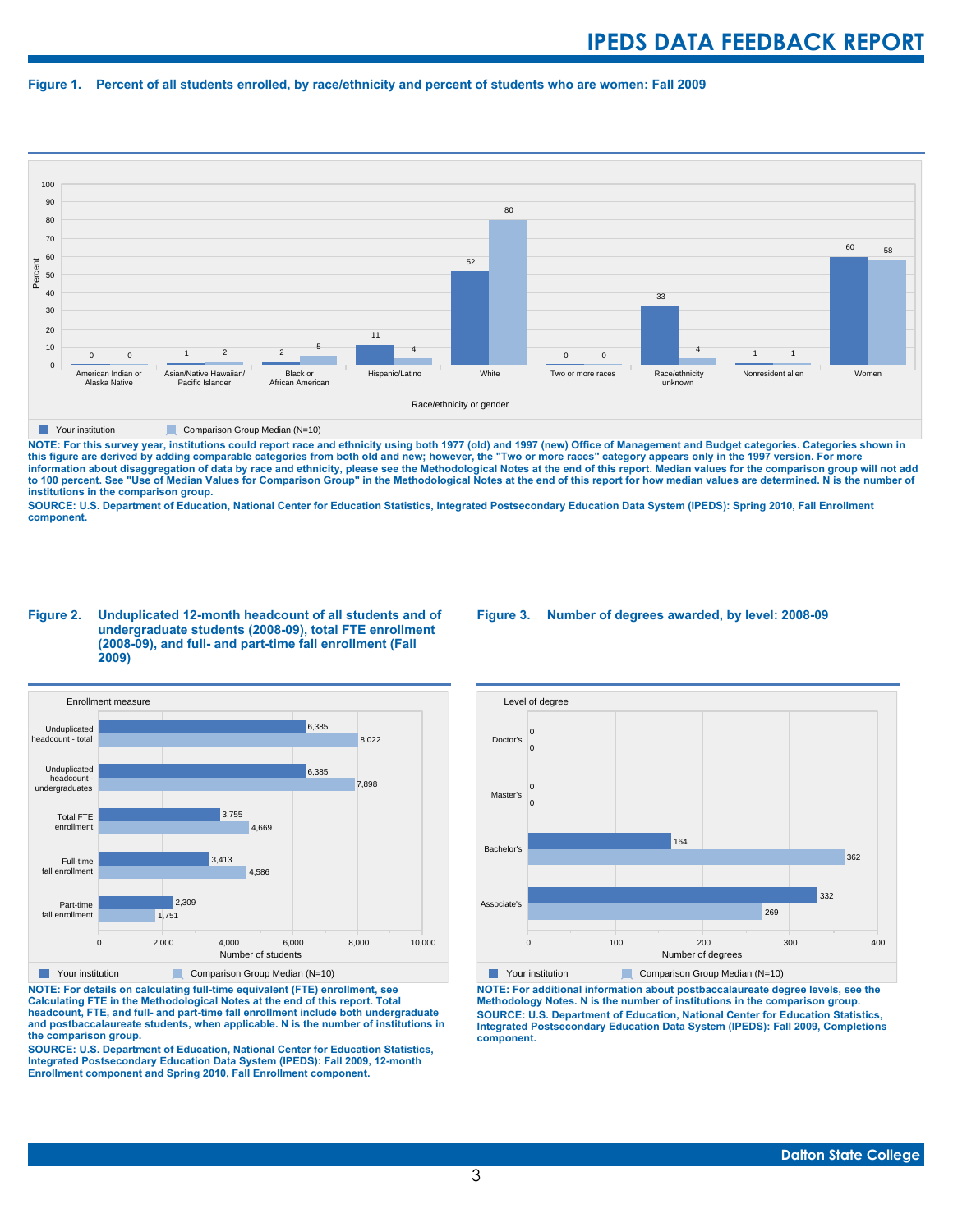**Figure 4. Academic year tuition and required fees for full-time, first-time, degree/certificate-seeking undergraduates: 2006-07--2009-10**



**NOTE: The tuition and required fees shown here are the lowest reported from the categories of in-district, in-state, and out-of-state. N is the number of institutions in the comparison group.**

**SOURCE: U.S. Department of Education, National Center for Education Statistics, Integrated Postsecondary Education Data System (IPEDS): Fall 2009, Institutional Characteristics component.**

#### **Figure 5. Average net price of attendance for full-time, first-time, degree/certificate-seeking undergraduate students receiving grant or scholarship aid: 2006-07--2008-09**



**NOTE: Average net price is for full-time, first-time, degree/certificate-seeking undergraduate students and is generated by subtracting the average amount of federal, state/local government, and institutional grant and scholarship aid from the total cost of attendance. Total cost of attendance is the sum of published tuition and required fees, books and supplies, and the weighted average room and board and other expenses. For more information, see the Methodological Notes at the end of this report. N is the number of institutions in the comparison group. SOURCE: U.S. Department of Education, National Center for Education Statistics, Integrated Postsecondary Education Data System (IPEDS): Fall 2009, Institutional Characteristics component; Spring 2010, Student Financial Aid component.**

#### **Figure 6. Percent of full-time, first-time degree/certificate-seeking undergraduate students who received grant or scholarship aid from the federal government, state/local government, or the institution, or loans, by type of aid: 2008-09**



**NOTE: Any grant aid above includes grant or scholarship aid from the federal government, state/local government, or the institution. Federal grants includes Pell grants and other federal grants. Any loans includes federal loans and other loans to students. For details on how students are counted for financial aid reporting, see Cohort Determination in the Methodological Notes at the end of this report. N is the number of institutions in the comparison group.**

**SOURCE: U.S. Department of Education, National Center for Education Statistics, Integrated Postsecondary Education Data System (IPEDS): Spring 2010, Student Financial Aid component.**

#### **Figure 7. Average amounts of grant or scholarship aid from the federal government, state/local government, or the institution, or loans received, by full-time, first-time degree/certificate-seeking undergraduate students, by type of aid: 2008-09**



**NOTE: Any grant aid above includes grant or scholarship aid from the federal government, state/local government, or the institution. Federal grants includes Pell grants and other federal grants. Any loans includes federal loans and other loans to students. Average amounts of aid were calculated by dividing the total aid awarded by the total number of recipients in each institution. N is the number of institutions in the comparison group.**

**SOURCE: U.S. Department of Education, National Center for Education Statistics, Integrated Postsecondary Education Data System (IPEDS): Spring 2010, Student Financial Aid component.**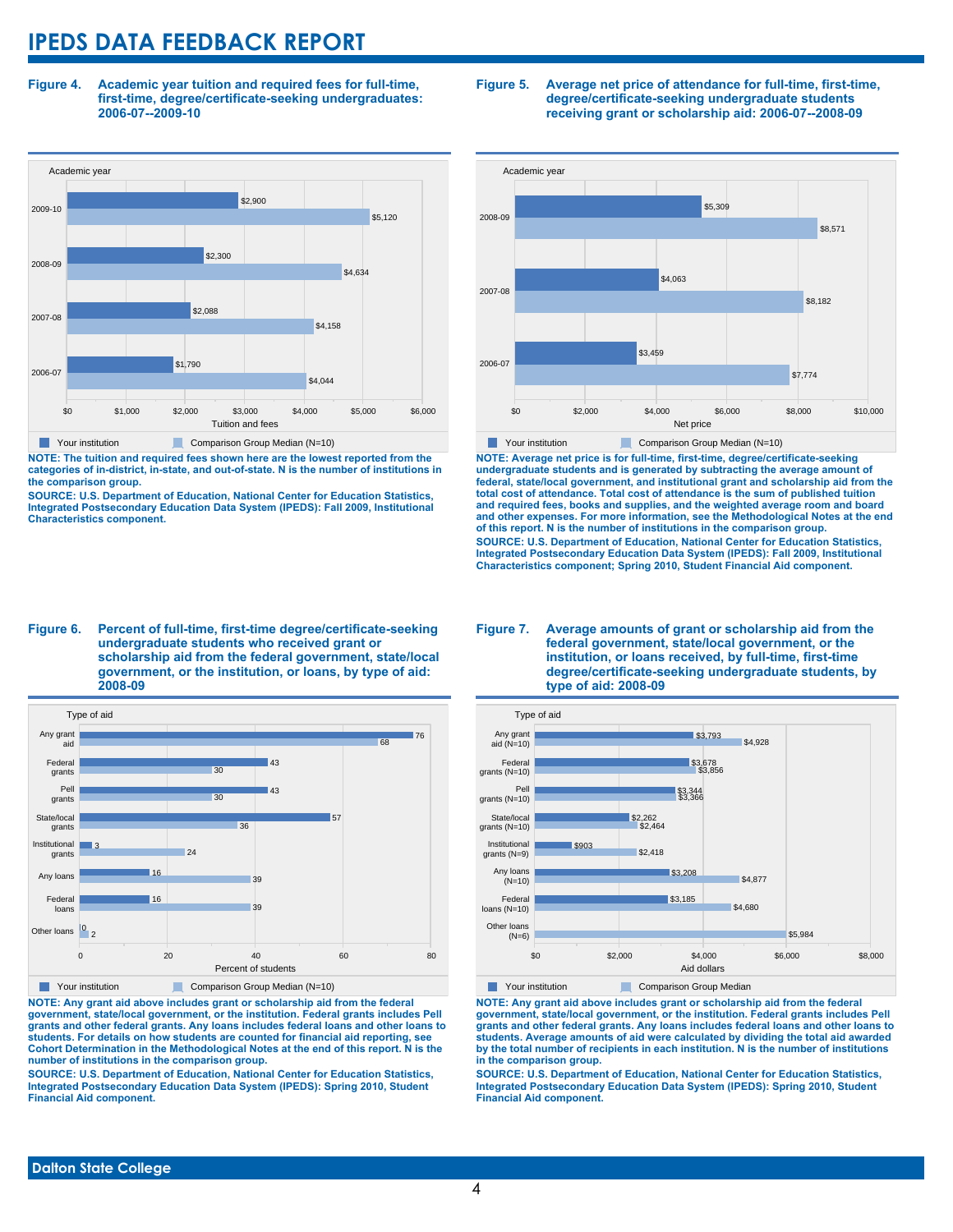**Figure 8. Percent of all undergraduates receiving aid by type of aid: 2008-09**

**Figure 9. Average amount of aid received by all undergraduates, by type of aid: 2008-09**



**NOTE: Any grant aid above includes grant or scholarship aid from the federal government, state/local government, the institution, or other sources. Federal loans includes only federal loans to students. N is the number of institutions in the comparison group.**

**SOURCE: U.S. Department of Education, National Center for Education Statistics, Integrated Postsecondary Education Data System (IPEDS): Spring 2010, Student Financial Aid component.**



**NOTE: Any grant aid above includes grant or scholarship aid from the federal government, state/local government, the institution, or other sources. Federal loans includes federal loans to students. Average amounts of aid were calculated by dividing the total aid awarded by the total number of recipients in each institution. N is the number of institutions in the comparison group.**

**SOURCE: U.S. Department of Education, National Center for Education Statistics, Integrated Postsecondary Education Data System (IPEDS): Spring 2010, Student Financial Aid component.**





**NOTE: Graduation rate cohort includes all full-time, first-time, degree/certificateseeking undergraduate students. Entering class includes all students coming to the institution for the first time. Only institutions with a mission to prepare students to transfer are required to report transfers out. Graduation and transfer-out rates are the Student Right-to-Know rates. Retention rates are measured from the fall of first enrollment to the following fall. 4-yr institutions report retention rates for students seeking a bachelor's degree. Median values for the comparison group will not add to 100 percent. N is the number of institutions in the comparison group.**

**SOURCE: U.S. Department of Education, National Center for Education Statistics, Integrated Postsecondary Education Data System (IPEDS): Spring 2010, Graduation Rates component and Fall Enrollment component.**

#### **Figure 11. Bachelor's degree graduation rates of full-time, first-time, degree/certificate-seeking undergraduates within 4 years, 6 years, and 8 years: 2001 cohort**



**NOTE: The 6-year graduation rate is the Student Right-to-Know (SRK) rate; the 4 and 8-year rates are calculated using the same methodology. For more information see the Methodological Notes at the end of the report. N is the number of institutions in the comparison group.**

**SOURCE: U.S. Department of Education, National Center for Education Statistics, Integrated Postsecondary Education Data System (IPEDS): Spring 2010, 200% Graduation Rates component.**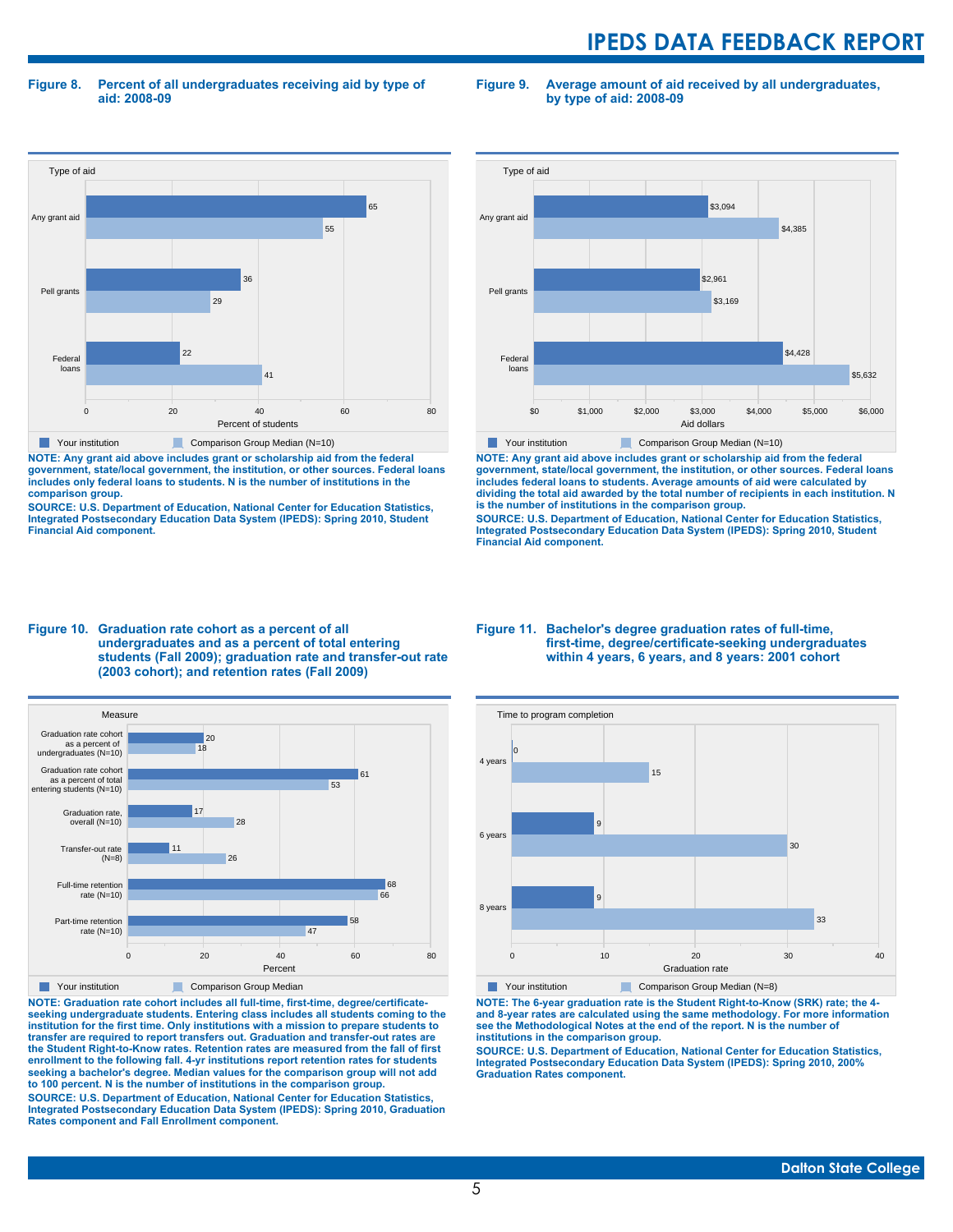### **Figure 12. Full-time equivalent staff, by assigned position: Fall 2009**

#### **Staff category** 0 50 100 150 200 250 300 Number of staff Non-professional Other professional (support/service) Executive/ administrative/ managerial Instruction/ research/ public service 152 95 108 42 31 50 260 192 Your institution Comparison Group Median (N=10)

**NOTE: Graduate assistants are not included in this figure. For information on the calculation of FTE of staff, see the Methodological Notes. N is the number of institutions in the comparison group.**

**SOURCE: U.S. Department of Education, National Center for Education Statistics, Integrated Postsecondary Education Data System (IPEDS): Winter 2009-10, Human Resources component.**

#### **Figure 13. Average salaries of full-time instructional staff equated to 9-month contracts, by academic rank: Academic year 2009-10**



**NOTE: Average full-time instructional staff salaries for 11/12-month contracts were equated to 9-month average salaries by multiplying the 11/12-month salary by .8182. Salaries based on less than 9-month contracts are not included. Medical school salaries are not included. N is the number of institutions in the comparison group. Medians are not reported for comparison groups with less than three values. SOURCE: U.S. Department of Education, National Center for Education Statistics, Integrated Postsecondary Education Data System (IPEDS): Winter 2009-10, Human Resources component.**

#### **Figure 14. Percent distribution of core revenues, by source: Fiscal year 2009**



**NOTE: The comparison group median is based on those members of the comparison group that report finance data using the same accounting standards as the comparison institution. For a detailed definition of core revenues, see the Methodological Notes. N is the number of institutions in the comparison group. SOURCE: U.S. Department of Education, National Center for Education Statistics, Integrated Postsecondary Education Data System (IPEDS): Spring 2010, Finance component.**

#### **Figure 15. Core expenses per FTE enrollment, by function: Fiscal year 2009**



**NOTE: The comparison group median is based on those members of the comparison group that report finance data using the same accounting standards as the comparison institution. Expenses per full-time equivalent (FTE) enrollment, particularly instruction, may be inflated because finance data includes all core expenses while FTE reflects credit activity only. For details on calculating FTE enrollment and a detailed definition of core expenses, see the Methodological Notes. N is the number of institutions in the comparison group. SOURCE: U.S. Department of Education, National Center for Education Statistics, Integrated Postsecondary Education Data System (IPEDS): Fall 2009, 12-month Enrollment component and Spring 2010, Finance component.**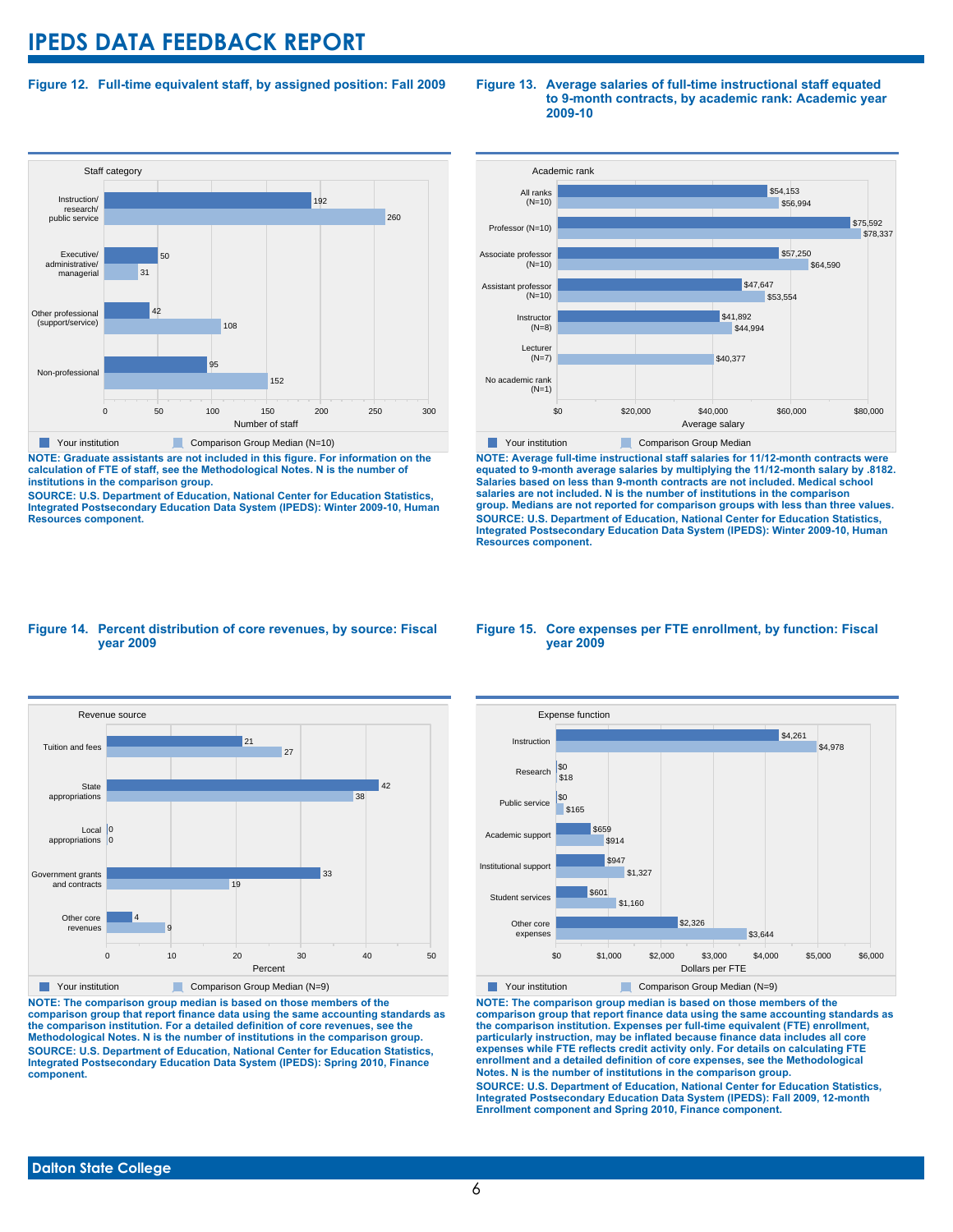# **METHODOLOGICAL NOTES**

#### **Overview**

This report is based on data supplied by institutions to IPEDS during the 2009-10 survey year. Response rates exceeded 99 percent for most surveys. Detailed response tables are included in IPEDS First Look reports, which can be found at [http://nces.ed.gov/pubsearch/getpubcats.asp?sid=010.](http://nces.ed.gov/pubsearch/getpubcats.asp?sid=010)

#### **Use of Median Values for Comparison Group**

The value for the comparison institution is compared to the median value for the comparison group for each statistic included in the figure. If more than one statistic is presented in a figure, the median values are determined separately for each indicator or statistic. Medians are not reported for comparison groups with less than three values. Where percentage distributions are presented, median values may not add to 100 percent. Through the ExPT, users have access to all of the data used to create the figures included in this report.

#### **Missing Statistics**

If a statistic is not reported for your institution, the omission indicates that the statistic is not relevant to your institution and the data were not collected. As such, not all notes listed below may be applicable to your report.

#### **Use of Imputed Data**

All IPEDS data are subject to imputation for total (institutional) and partial (item) nonresponse. If necessary, imputed values were used to prepare your report.

#### **Data Confidentiality**

IPEDS data are not collected under a pledge of confidentiality.

#### **Disaggregation of Data by Race/Ethnicity**

When applicable, some statistics are disaggregated by race/ethnicity. Between survey years 2008-09 and 2010-11, the categories used for the collection and reporting of race/ethnicity data in IPEDS are transitioning to those developed in 1997 by the Office of Management and Budget, and institutions may report using either those categories, the older (1977) categories, or a mixture of both. Therefore, during the transition, only derived categories that present comparable data will be displayed. Detailed information about these changes can be found at <http://nces.ed.gov/ipeds/reic/resource.asp>.

#### **Postbaccalaureate Degree Categories**

In 2008-09 IPEDS, new postbaccalaureate degree categories were introduced as optional. The new categories are Doctor's degree-Research/scholarship, Doctor's degree-Professional practice, and Doctor's degree-Other. In addition, the First-professional degree and certificate categories and the single Doctor's degree category are being phased out. During the transition period, all First-professional students are reflected as graduate students, all First-professional degrees awarded are reflected as Doctor's degrees, and all Doctor's degrees reported under the new categories are aggregated under a single Doctor's degree category, so that data reported by all institutions are comparable.

#### **Cohort Determination for Reporting Student Financial Aid and Graduation Rates**

Student cohorts for reporting Student Financial Aid and Graduation Rates data are based on the reporting type of the institution. For institutions that report based on an academic year (those operating on standard academic terms), student counts and cohorts are based on fall term data. Student counts and cohorts for program reporters (those that do not operate on standard academic terms) are based on unduplicated counts of students enrolled during a full 12-month period.

#### **Description of Statistics Used in the Figures**

#### *Average Net Price of Attendance*

Average net price is calculated for full-time, first-time degree/certificateseeking undergraduates who received grant or scholarship aid from the federal government, state/local government, or the institution anytime during the full aid year. Other sources of grant aid are excluded. Average net price is generated by subtracting the average amount of federal, state/local government, and institutional grant and scholarship aid from the total cost of attendance. Total cost of attendance is the sum of published tuition and required fees (lower of in-district or in-state for public institutions), books and supplies, and the weighted average room and board and other expenses.

#### *Core Expenses*

Core expenses for public institutions using the Governmental Accounting Standards Board (GASB) standards include expenses for instruction, research, public service, academic support, institutional support, student services, operation and maintenance of plant, depreciation, interest, scholarships and fellowships, other expenses, and nonoperating expenses. Core expenses for private, not-for-profit and for-profit, and a small number of public institutions reporting under the Financial Accounting Standards Board (FASB) standards include expenses for instruction, research, public service, academic support, student services, institutional support, net grant aid to students, and other expenses. For all institutions, core expenses exclude expenses for auxiliary enterprises (e.g., bookstores, dormitories), hospitals, and independent operations. Expenses for operation and maintenance of plant, depreciation, and interest for GASB institutions are included in other core expenses, but are allocated to each of the other functions for FASB institutions.

#### *Core Revenues*

Core revenues for public institutions reporting under GASB standards include tuition and fees; government appropriations (federal, state, and local); government grants and contracts; private gifts, grants, and contracts; investment income; other operating and nonoperating sources; and other revenues and additions. Core revenues for private, not-for-profit institutions (and a small number of public institutions) reporting under FASB include tuition and fees; government appropriations (federal, state, and local); government grants and contracts; private gifts, grants, and contracts; investment return; sales and services of educational activities; and other sources. Core revenues for private, for-profit institutions reporting under FASB standards include tuition and fees; government appropriations (federal, state, and local); government grants and contracts; private grants and contracts; net investment income; sales and services of educational activities; and other sources. In general, core revenues exclude revenues from auxiliary enterprises (e.g., bookstores, dormitories), hospitals, and independent operations.

#### *Equated Instructional Staff Salaries*

Total salary outlays for full-time instructional staff on 11/12-month contracts